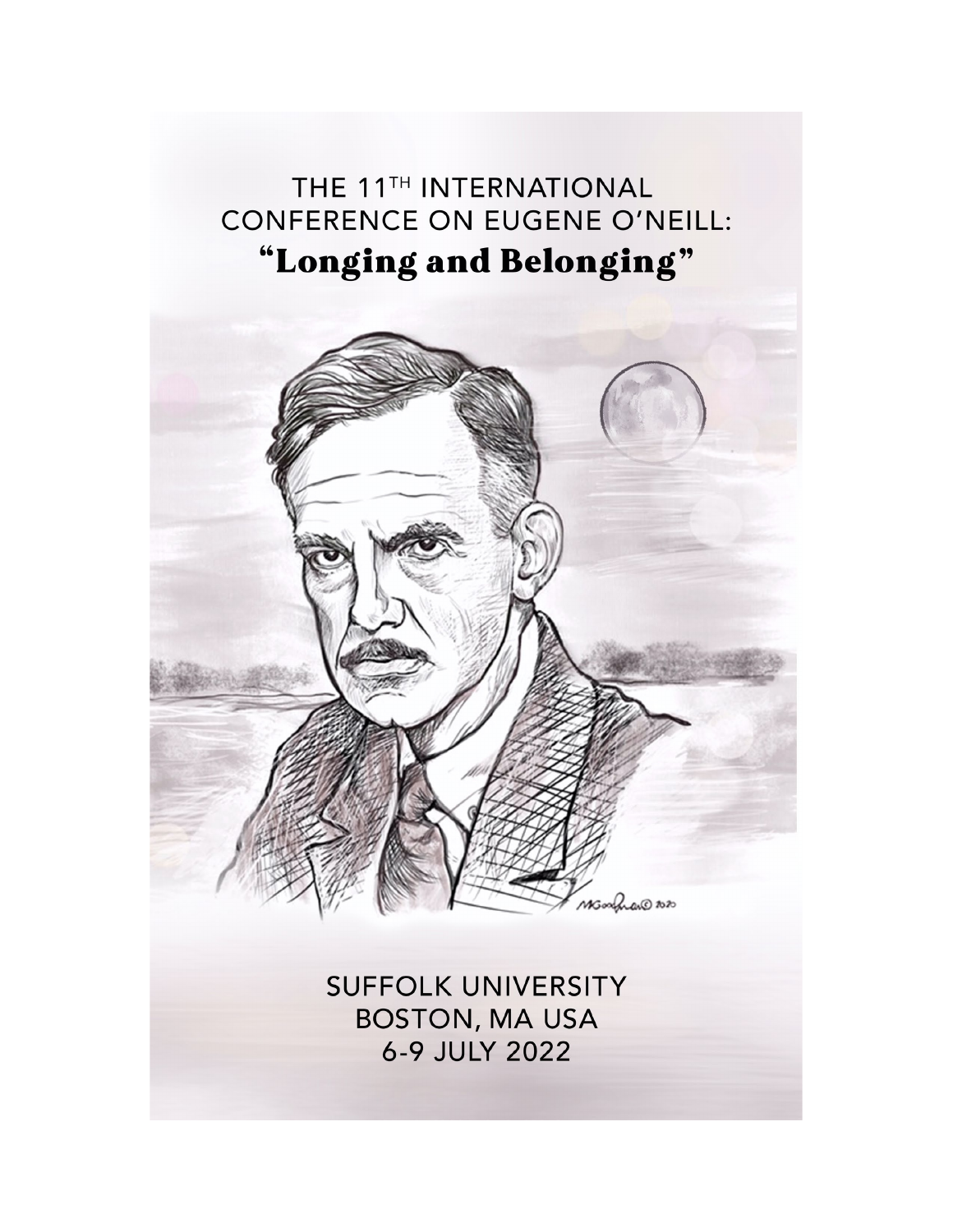## **"Longing and Belonging" The 11th International Conference on Eugene O'Neill Suffolk University Boston, Massachusetts, USA July 6-9, 2022 \***

| Wednesday, July 6, 2022 | <b>Suffolk University</b>                                                                                                                                         |
|-------------------------|-------------------------------------------------------------------------------------------------------------------------------------------------------------------|
| $3 - 5$                 | Check-In                                                                                                                                                          |
| $3-4:20$                | O'Neill Society Board Meeting                                                                                                                                     |
| $4:30-6:30$             | Cocktail Reception<br>Opening Remarks / Diversity, Equity, Inclusion policy / Fred<br><b>Wilkins Archive</b>                                                      |
| $6:30-8:00$             | Dinner on own                                                                                                                                                     |
| 8:00                    | Eric Fraisher Hayes, 'Eugene O'Neill: 51 Plays in 51 Minutes'                                                                                                     |
| Thursday, July 7, 2022  | <b>Suffolk University</b>                                                                                                                                         |
| 8:30-9:45               | <b>Longing for the Horizon</b>                                                                                                                                    |
|                         | Dan Larner, "O'Neill to the Left, O'Neill to the Right: The Power<br>of the Dream, the Bonds of Tradition and Tragic Form in Beyond<br>the Horizon"               |
|                         | Thierry Dubost, "Mayo-unease: Food Disorders in Beyond the<br>Horizon"                                                                                            |
|                         | Dan Venning, "Longing and Belonging at Tao House: Research on<br>O'Neill's First Pulitzer Prizes for Beyond the Horizon and 'Anna<br>Christie, ' A Century Later" |
|                         | <b>Imagining the Beyond</b>                                                                                                                                       |
|                         | Anne Fletcher, "Longing to Change the Scene(ry): Eugene O'Neill<br>as Scenic Designer"                                                                            |
|                         | Guo Ankang, "Affect and Identification: A Study of the Sea Image<br>in Eugene O'Neill's Plays"                                                                    |
|                         | Bess Rowen, "Exit, Pursued by O'Neill: Eugene O'Neill's<br>Dramaturgically Innovative Stage Directions"                                                           |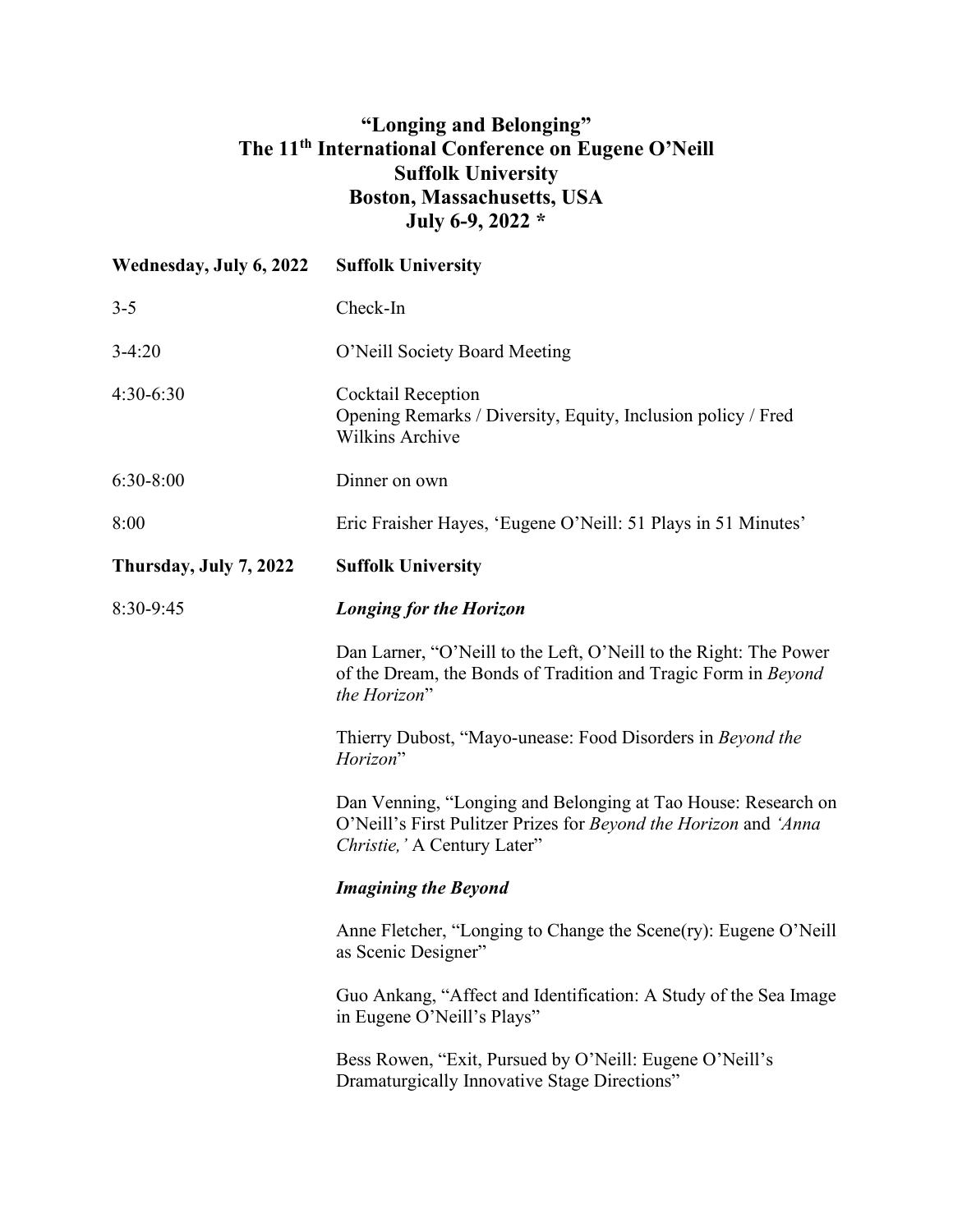| $10:00 - 11:15$ | <b>Identity and Representation</b>                                                                               |
|-----------------|------------------------------------------------------------------------------------------------------------------|
|                 | Ryder Thornton, "Rage, Possession and Racial Representation in<br>The Emperor Jones"                             |
|                 | Valerie Barnes Lipscomb, "Sex and Senescence in <i>Desire Under</i><br>the Elms"                                 |
|                 | Isaiah Dale, "Who Sees Ghosts? Loss and Death of Whiteness in<br>The Hairy Ape"                                  |
|                 | <b>Intertextual Longings</b>                                                                                     |
|                 | Beth Wynstra, "Extending the Autobiography: Performers and<br>Good Wives In and Out of O'Neill's Works"          |
|                 | Patrick Midgley, "'Sing Willow': The Shakespeare within The<br>Iceman Cometh"                                    |
|                 | David Palmer, "Anarchism and Tragedy: Stirner, Larry Slade, and<br>Jim Tyrone"                                   |
| $11:30 - 1:00$  | <b>Bus Tour of O'Neill's Boston</b>                                                                              |
| $1-5$ pm        | Forest Hills Cemetery: "There's something to be said"                                                            |
|                 | Box Lunch/Forest Hills Cemetery Program                                                                          |
|                 | Karen Driscoll and LeAnn Overton, Before Breakfast (Opera)<br>(Forsyth Chapel)                                   |
| $5 - 6:30$      | Dinner on own                                                                                                    |
|                 | <b>Boston Playwrights' Theater at Boston University:</b><br><b>Delectable Desserts</b>                           |
| 6:30-7:30       | Reimagining O'Neill – Director's Panel (participants TBA)                                                        |
| 7:30-9:30       | Reading of a new play Into Night: A Day at Tao House, by<br>William Davies King, directed by Eric Fraisher Hayes |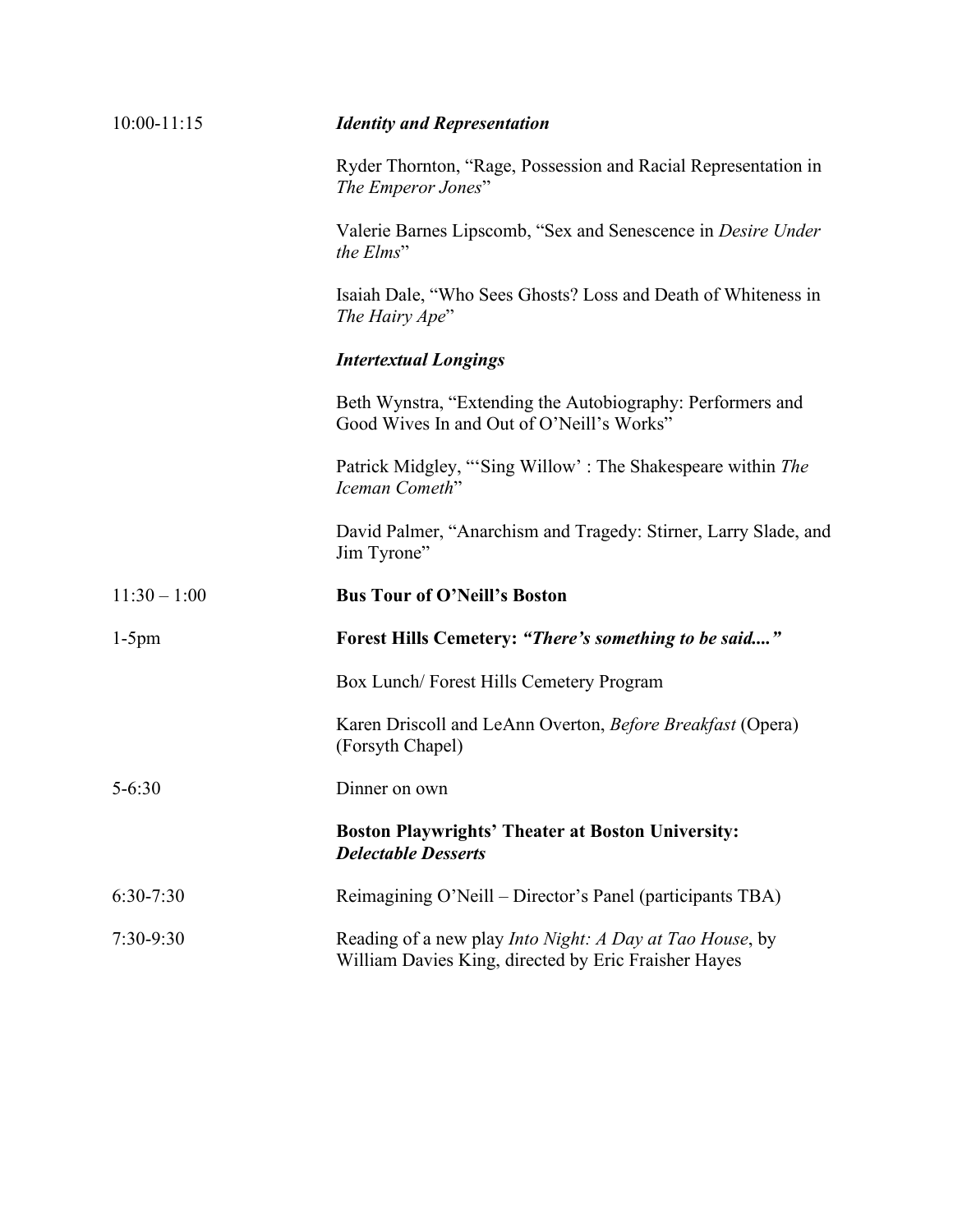| Friday, July 8, 2022 | <b>Suffolk University</b>                                                                                                                                                                                  |
|----------------------|------------------------------------------------------------------------------------------------------------------------------------------------------------------------------------------------------------|
| 8:30-9:45            | <b>Publishing, Researching O'Neill</b>                                                                                                                                                                     |
|                      | Roundtable A: Alex Pettit, Bess Rowen, Zander Brietzke<br>"Publishing Articles and Books, Before and After Tenure, in the<br>Eugene O'Neill Review and Elsewhere"                                          |
|                      | Roundtable B: Eileen Herrmann, Jane Bassett Rosario, Alison<br>Clarke Bodden, Herman Farrell, "The Eugene O'Neill/Sophus<br>Winther Collection at Tao House" & "O'Neill's A to Z Files at the<br>Beinecke" |
| $10-11:15$           | <b>Bringing O'Neill to the Public</b>                                                                                                                                                                      |
|                      | Roundtable A: Steven Bloom, Michael Schwartz, Teresa Morley,<br>Thierry Dubost, Bess Rowen, "Teaching/Talking/Staging O'Neill"                                                                             |
|                      | Roundtable B: Bennet Schaber, Katie Johnson, Adel Bahroun,<br>Roundtable, "O'Neill and the Cinema"                                                                                                         |
| 11:30-12:45          | O'Neill's 'New York State of Mind' and Other Songs                                                                                                                                                         |
|                      | Zander Brietzke, "The Ashcan in O'Neill: Gritty Depictions of<br>New York City in the Early Twentieth Century"                                                                                             |
|                      | William Davies King, "Beyond 'The Hound of Heaven': Eugene<br>O'Neill in Flight"                                                                                                                           |
|                      | Alex Pettit, " <i>The Great God Brown</i> : All Songs Either Are or Are<br>Not Hymns"                                                                                                                      |
|                      | <b>Glaspell Panel: The Provincetown Players - Longing and</b><br><b>Belonging in the Beloved Community</b>                                                                                                 |
|                      | Marcia Noe, "Three Midwestern Playwrights: How Floyd Dell,<br>George Cram Cook, and Susan Glaspell Transformed American<br>Theatre"                                                                        |
|                      | Drew Eisenhauer, "Longing for Democracy --Beyond the Others<br>Players: Alfred Kreymborg and the Commonplace"                                                                                              |
|                      | Noelia Hernando-Real, "From Eugene O'Neill to Arnold<br>Sundgaard via Susan Glaspell: Healing Connections when Longing<br>for Cures."                                                                      |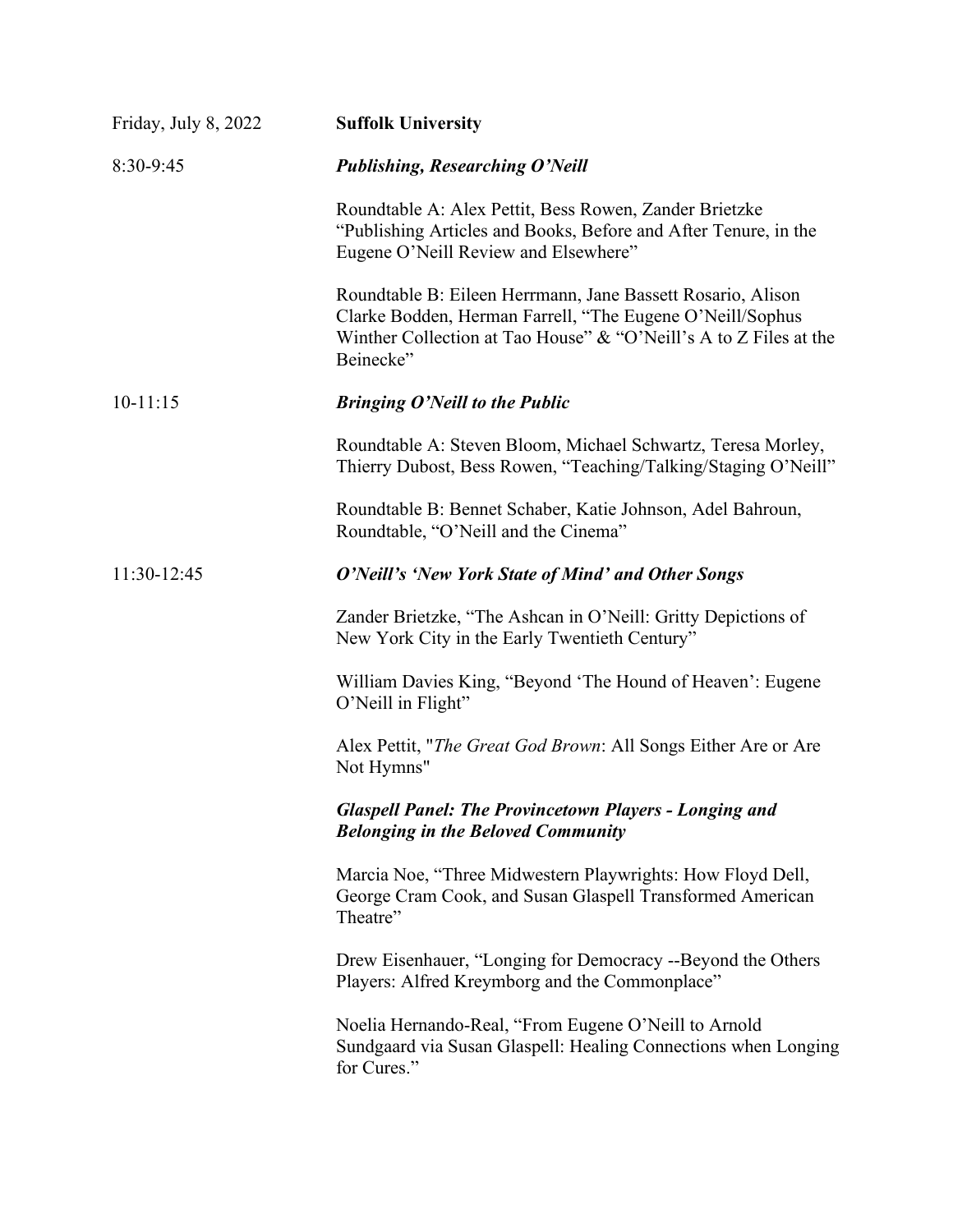| 12:45-2:15             | Lunch & Glaspell Society: Staged Reading (Free Laughter)                                                                                                                      |
|------------------------|-------------------------------------------------------------------------------------------------------------------------------------------------------------------------------|
| $2:30-3:15$            | O'Neill in China                                                                                                                                                              |
|                        | Shiyan Xu (Helen), "Eugene O'Neill's Plays on the Horizon of<br>Chinese Theatre and China"                                                                                    |
|                        | Shuying Chen, "Longing and Disowning O'Neill: Fidelity and<br>Locality in the Chinese Wartime Adaptations of Eugene O'Neill"                                                  |
|                        | <b>The Mask of Tragedy</b>                                                                                                                                                    |
|                        | Liu Hui, "On the Three Masks in Eugene O'Neill's The Great God<br>Brown"                                                                                                      |
|                        | Aron Bederson, "Eugene O'Neill: Autobiography and The Tragic<br>Hero"                                                                                                         |
| $3:30-4:30$            | <b>Glaspell Roundtable: Glaspell in Context</b>                                                                                                                               |
|                        | Noelia Hernando-Real, Aoise Stratford, Drew Eisenhauer, Stuart<br>Hecht, Marcia Noe, J. Ellen Gainor, (Dorothy Chansky, Sharon<br>Friedman)                                   |
|                        | <b>Omni Parker House Hotel</b>                                                                                                                                                |
| $6:00 - 7:00$          | Pre-Banquet Reception                                                                                                                                                         |
| $7:00 - 10:00$         | <b>Medallion Banquet</b>                                                                                                                                                      |
| Saturday, July 9, 2022 | <b>Suffolk University</b>                                                                                                                                                     |
| $9 - 10:30$            | <b>Conversation with Medallion Recipients</b>                                                                                                                                 |
|                        | Participants: Charlotte Moore and Ciaran O'Reilly, Founding<br>Artistic Directors of The Irish Repertory Theatre, John Douglas<br>Thompson, Actor, Moderated by Sheila Garvey |